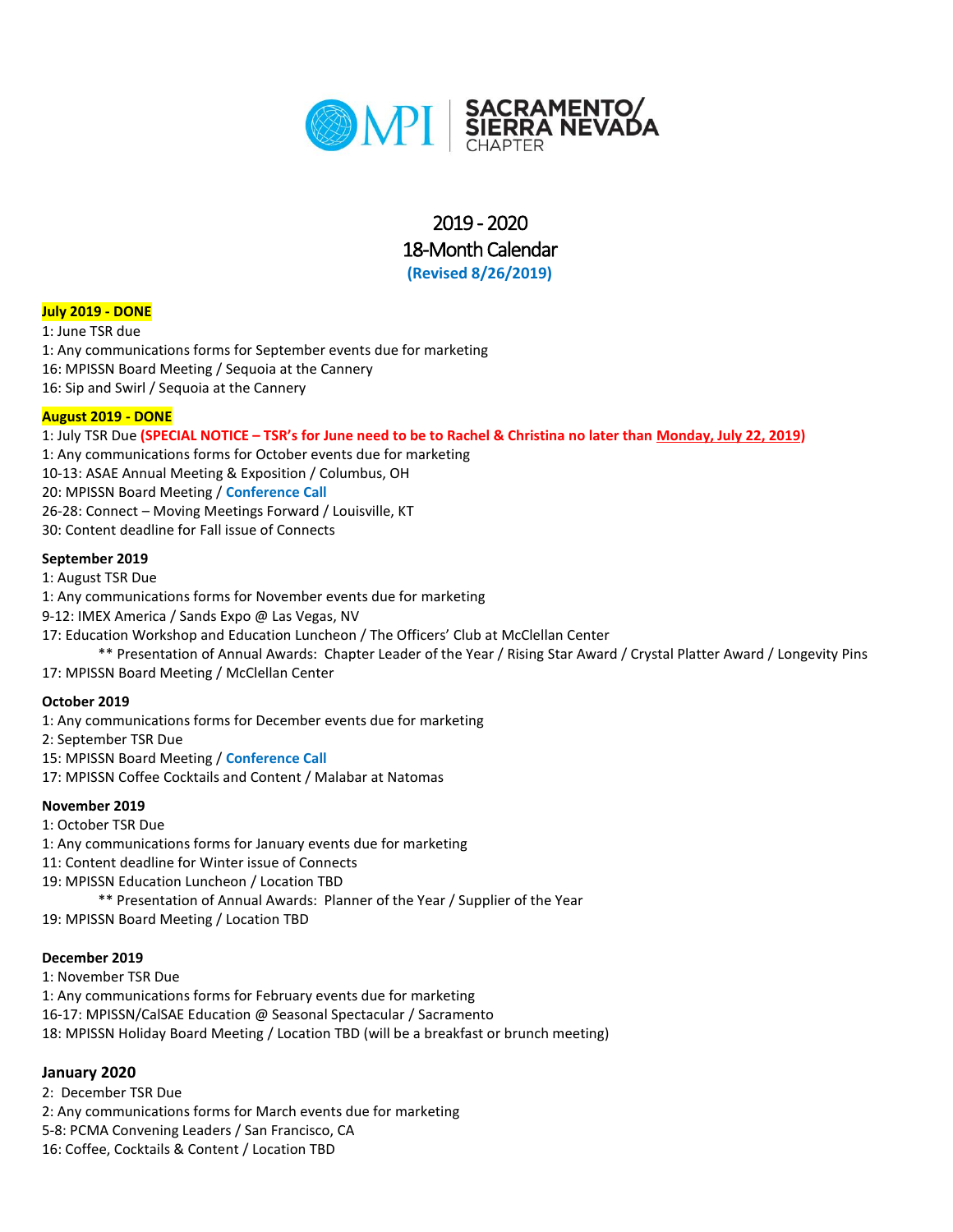# 2019 - 2020 18-Month Calendar

#### **February 2020**

1: January TSR Due 1: Any communications forms for April events due for marketing 5 OR 12: Annual Event / Theme and Venue Location TBD 18: MPISSN Education Luncheon / Location TBD 18: MPISSN Board Meeting / Location TBD 21: Content deadline for Spring Connects

# **March 2020**

1: February TSR due 1: Any communications forms for May events due for marketing 12: Coffee, Content & Cocktails / Location TBD 17: MPISSN Board Meeting / **Conference Call**

#### **April 2020**

1: March TSR due

1: Any communications forms for June events due for marketing

7: MPISSN Chapter Tools / Location TBD

14: Global Meetings Industry Day & Trade Show / Location TBD

14: Education Luncheon / Location TBD

14: MPISSN Board Meeting / Location TBD

26-29: CalSAE ELEVATE / Hyatt Santa Rosa

#### **May 2020**

1: April TSR due 1: Any communications forms for July events due for marketing 17-19: MPISSN Annual Board Retreat / Ritz-Carlton, Lake Tahoe 19: MPISSN Board Meeting / Ritz-Carlton, Lake Tahoe 22: Content deadline for Summer issue of Connects

#### **June 2020**

1: May TSR due 1: Any communications forms for August events due for marketing **6-9**: MPI WEC / Gaylord Texan, Grapevine, TX 14: MPISSN Board Meeting / Location TBD 16: MPISSN Annual Dinner, Silent Auction and Installation of Officers

#### **July 2020**

1: June TSR due 1: Any communications forms for September events due for marketing 21: MPISSN Board Meeting / Location TBD 21: Sip and Swirl / Location TBD

#### **August 2020**

1: July TSR Due 1: Any communications forms for October events due for marketing 8-11: ASAE Annual Meeting & Exposition / Las Vegas, NV 18: MPISSN Board Meeting / **Conference Call** 14: Content deadline for Fall issue of Connects

#### **September 2020**

1: August TSR Due 1: Any communications forms for November events due for marketing 15-17: IMEX America / Sands Expo @ Las Vegas, NV